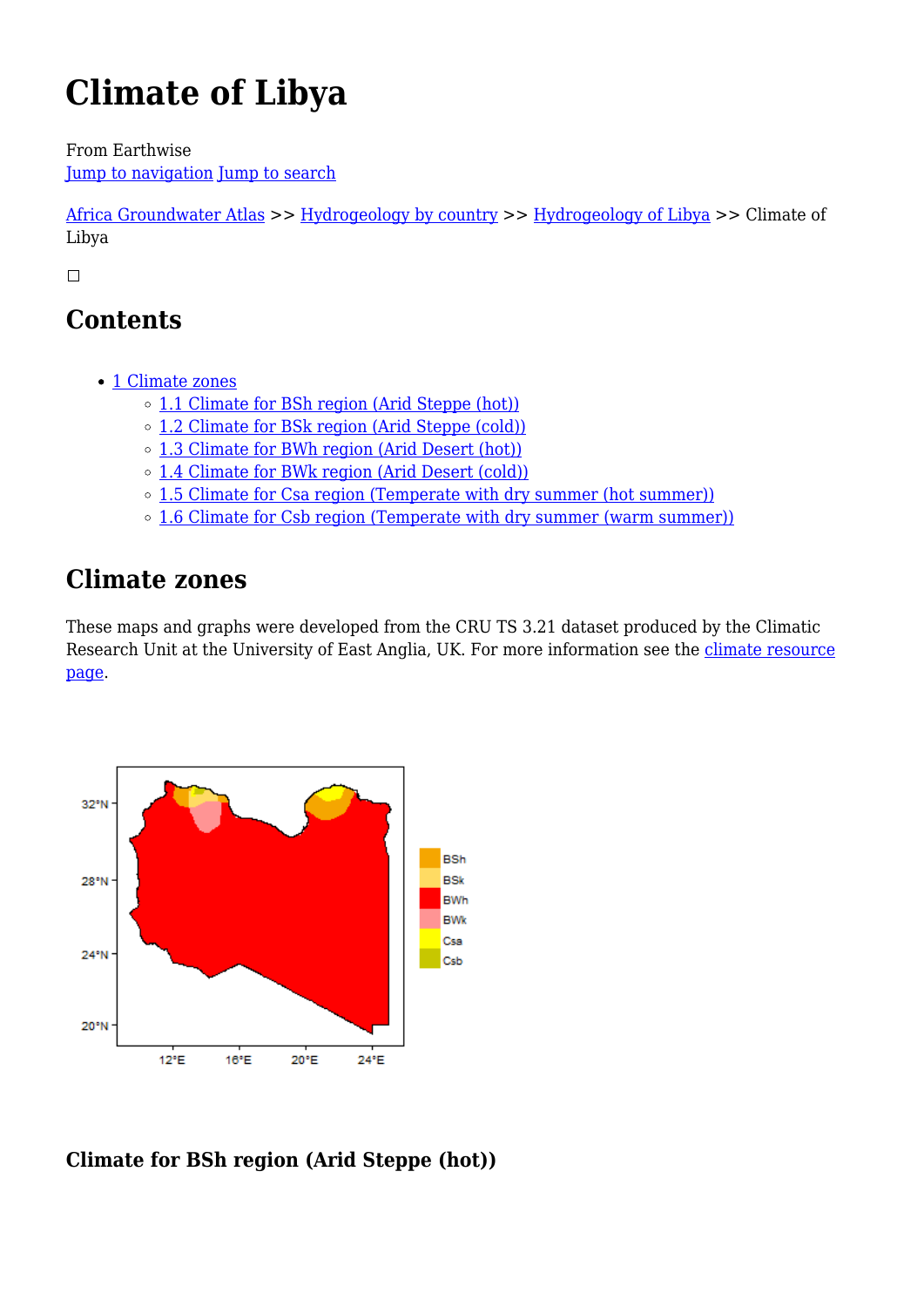

**Climate for BSk region (Arid Steppe (cold))**



**Climate for BWh region (Arid Desert (hot))**

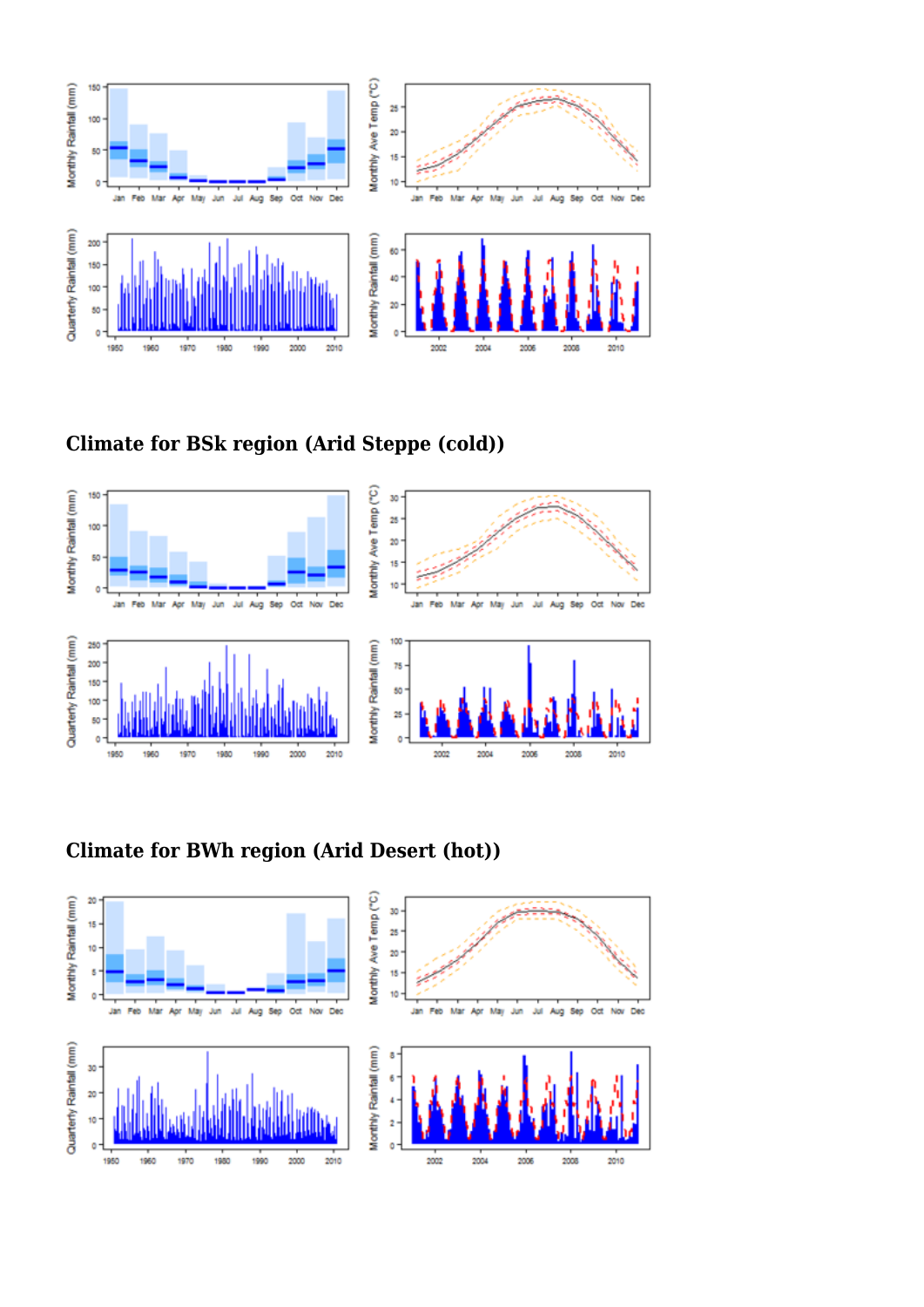#### **Climate for BWk region (Arid Desert (cold))**







**Climate for Csb region (Temperate with dry summer (warm summer))**

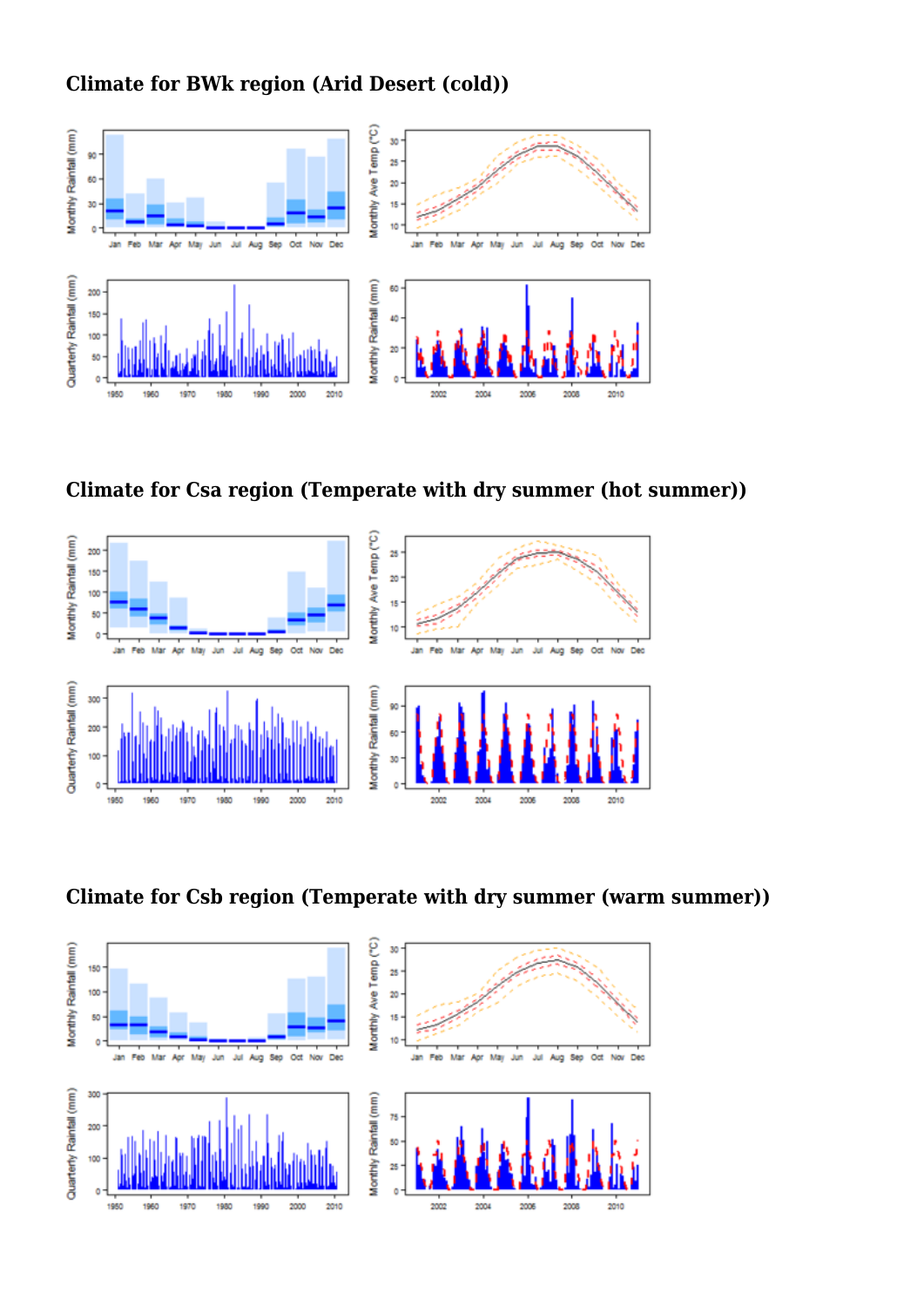Retrieved from ['http://earthwise.bgs.ac.uk/index.php?title=Climate\\_of\\_Libya&oldid=32818'](http://earthwise.bgs.ac.uk/index.php?title=Climate_of_Libya&oldid=32818) [Categories:](http://earthwise.bgs.ac.uk/index.php/Special:Categories)

- [Africa Groundwater Atlas](http://earthwise.bgs.ac.uk/index.php/Category:Africa_Groundwater_Atlas)
- [Climate](http://earthwise.bgs.ac.uk/index.php/Category:Climate)

# **Navigation menu**

#### **Personal tools**

- Not logged in
- [Talk](http://earthwise.bgs.ac.uk/index.php/Special:MyTalk)
- [Contributions](http://earthwise.bgs.ac.uk/index.php/Special:MyContributions)
- [Log in](http://earthwise.bgs.ac.uk/index.php?title=Special:UserLogin&returnto=Climate+of+Libya&returntoquery=action%3Dmpdf)
- [Request account](http://earthwise.bgs.ac.uk/index.php/Special:RequestAccount)

#### **Namespaces**

- [Page](http://earthwise.bgs.ac.uk/index.php/Climate_of_Libya)
- [Discussion](http://earthwise.bgs.ac.uk/index.php?title=Talk:Climate_of_Libya&action=edit&redlink=1)

 $\Box$ 

## **Variants**

#### **Views**

- [Read](http://earthwise.bgs.ac.uk/index.php/Climate_of_Libya)
- [Edit](http://earthwise.bgs.ac.uk/index.php?title=Climate_of_Libya&action=edit)
- [View history](http://earthwise.bgs.ac.uk/index.php?title=Climate_of_Libya&action=history)
- [PDF Export](http://earthwise.bgs.ac.uk/index.php?title=Climate_of_Libya&action=mpdf)

 $\overline{\phantom{a}}$ 

#### **More**

#### **Search**

Search Go

## **Navigation**

- [Main page](http://earthwise.bgs.ac.uk/index.php/Main_Page)
- [Recent changes](http://earthwise.bgs.ac.uk/index.php/Special:RecentChanges)
- [Random page](http://earthwise.bgs.ac.uk/index.php/Special:Random)
- [Help about MediaWiki](https://www.mediawiki.org/wiki/Special:MyLanguage/Help:Contents)